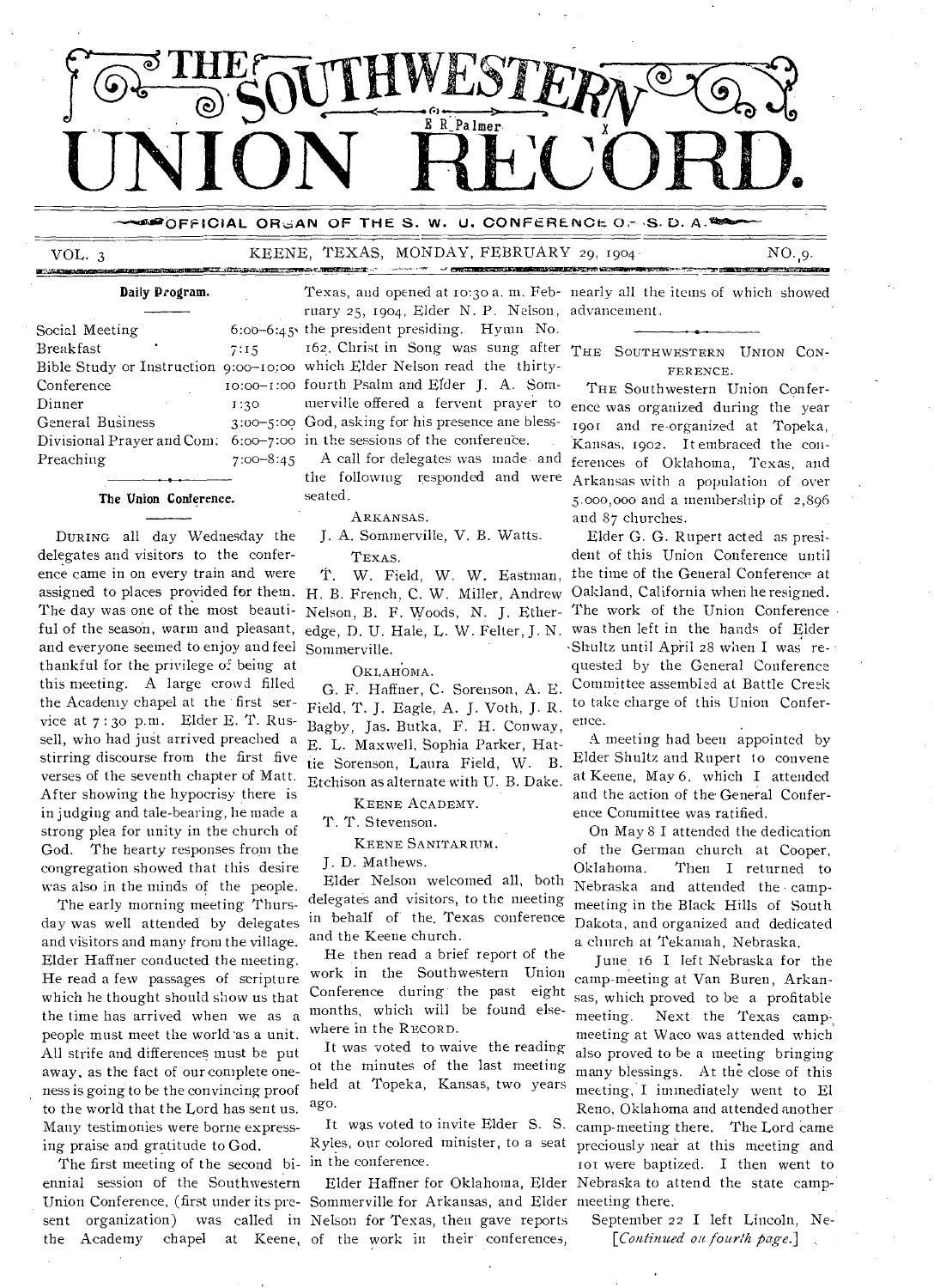## Arkansas 4.4 Department.

### **Notes.**

THE few remaining canvassers in the field have been taking a vacation. Bro. E: L. Pickney has moved from Black Rock to Imboden; has been helping build a church-house, but expects soon to resume the work. Brethren C. R. Dasher and Coyle also are planning to start out again soon. Brother C. R. Dasher carries a fine stock of enamelled Scripture mottoes. They are quite inexpensive and sell readily; if any would like to use them please correspond with C. R. Dasher, Gravette, Arkansas.

ONE of our isolated sisters in Marble, Arkansas, writes that another sister has moved in from Joplin, and with her help they will be able to have quite a good Sabbath School. She asks our prayers that God's blessing may attend their efforts, and that precious souls may be gathered in His kingdom.

A sister from a small town in this state, recently sent in the money to settle her tract society debt: It was not very large but had been standing some time She writes that she is ashamed of owing the debt so long, and that she knows that it is the most important we 'could owe. How true the sisters remarks are; and we wish that all indebted to the tract society would be conscience smitten in the same way; and surely the Lord would open the way to all such to settle their accounts, thus enabling us to settle with the publishing houses. We are not persistently seeking to collect these accounts merely for the sake of closing them up (though that is an important feature) nor do we expect to bank the cash when the accounts are settled; but it is for the purpose of passing it right on to the publishing houses where we have gotten credit for the canvassers. Thus you see that the tract societies are simply a medium for the advancement of the work in different fields. that it is the Lord's work; they would Doctor Torry tells a beautiful story disciples of old; and that means agbooks. The Lord says owe no man he looked about the church to see if seed beside all waters. We must reanything.

AND we profess to follow the com-him, and ,he saw two little fellows others give heed to this command.

will leave Springdale Sunday night up like the manly boys they were, the 22nd inst. for Keene, Texas to attend the S W. U. Conference. be wending their way in the same direction. As yet we have not learned whether others are going from this Conference or not. The Secretary would have gone, but her two weeks illness has thrown her behind in her work, and she feels that she must remain and catch up.

WE are sorry that more of this conference have not availed themselves of the privilege of getting the conference proceedings from day to day; thus keeping in touch with the work in our home conference. Fifty cent subscriptions to the RECORD would not only supply you with the year's papers of the weekly issues, but furnish you with the extras during the conference. SISTER M. E. Giddings is recovering from a severe illness of pneumonia fever.

ROSEOLA and measles have been raging in Washington county among the school- children; only a few deaths reported thus far. La grippe has also been very prevalent.

BROTHER C. W. Cutter of Hot Springs has been using one hundred copies of the *S*i*gns* weekly since disposing of five hundred copies of the Capital and Labor issue. He reports quite an interest in the city as a result of circulating the papers, and feels that the Lord is truly blessing the work and that the way is being opened for a series of meetings. Hot Springs is a great city and a great health resort; many going there from all parts of the United States in search of health. What better place could we find to plant the precious seeds of truth for this time.

#### **Boy And Girl Missionaries.**

any body had stayed to speak with member that the disciples commenced

mandments of God, should above all standing in the pew close beside him. ELDER J. A. Sommerville and wife you Christians ? And they answered Brethren Griffin and Watts will also gin to be Christ's little followers. So he said, how do you do boys? Are "No, sir; but we want to be." Of course he showed them the way to be-Two nights after this a young woman came and ask him to teach her the same thing. When he asked name and address, it was the same as that of the two boys, and he found that she was their sister. She told him that they had brought her there. A few nights after that their mother come to the meetings and also to Christ. "My boys kept asking me to come and hear you, and speak with you," she said. And last of all, a dear little boy younger even than the first ones, was brought to hear about Jesus and learn how to love him. Don't you think that these two little boys were good missionaries? They told the ones nearest to them, and' that is the way to do always.—Picture Lesson Paper. The above story illustrates what children can do: how important it is that the children should be taught about Jesus; for while their hearts are young and tender they are most susceptible to the simple truths, and we all 'know that children are bubbling over with joy to tell good news when they hear it, and if their little hearts are filled with the love of Jesus, that will be the first thing they want to tell. The Lord says, "Suffer little children to come unto me, for of such is the kingdom of heaven." Thus we see God designed that the children should be messengers of his wonderful love.

Seemingly if the canvassers would Jesus. Any that can talk plainly can souls, also realizing that the Lord look at it in its true light, realizing tell the good news if he knows it. calls us to follow him, as he did his feel a greater sense of responsibility that shows what he thinks about boy gressive missionary work. For we resting upon them in regard to their and girl missionaries. He says that will be held responsible in the day of indebtedness when they order a bill of one night, at the end of his sermon, judgement if we neglect to sow the missionary is one who is sent led to accept the saving truths for this to tell the good news about generation should realize the worth of Should not we older ones draw a lesson from this? "Say not ye, there yet four months, and then cometh harvest ? Behold I say unto you, lift up your eyes and look on the fields; for they are white already for the harvest." These words of the Saviour are truly meant for us at this day and age of the world. All who have through the providence of God been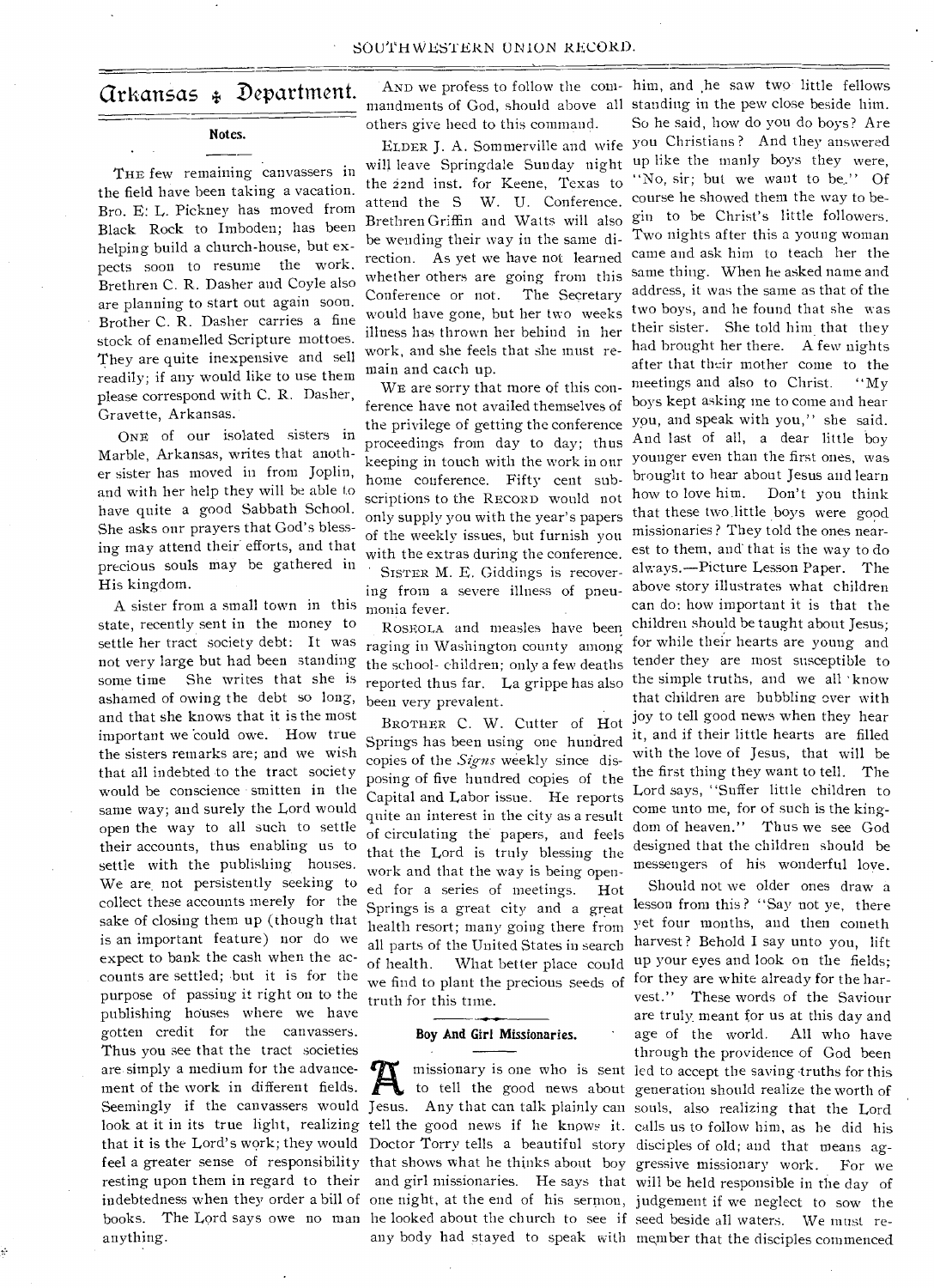#### SOUTHWESTERN UNION RECORD.

work at home. Then let us seek to three nights the attendance was splen- are living, and at the close sung our sow the seeds of eternal truth where-did. ever God in His providence has placed little ordinarily, were present at alus., From now until state conference most every service. Quite a number we hope that all will seek to do ag-confessed that the truths presented gressive missionary work. Hundreds were the truth, but when the test of tracts should be scattered every-came, only one stood out boldly for, where. "We have a supply on our the commandments of God and the tract society shelves gathering dust faith of Jesus. The place seems to waiting to be used." Herald's of be well stirred on the Sabbath ques-His Coning, We would see Jesus, tion. The Methodist minister preached Signs of the Times, Perpetuity of the a sermon in town and one in the Law, Worlds Fair, The Millenial Age, country each against the Sabbath;on The Fall of Babylon, The Gospel February 7, the last day of our Remdy for Present Day Isms, and many of equal importance that should preached the last night on the Sabbe scattered like the leaves of autumn. bath and is to preach to-night on the We have a message to give to the two covenants. But best of all the world. May God help us to raise the Baptists had a debate last Friday warning voice, that struggling souls night on the same qnestions, the may hear and live; for the light is deacon affirming that the seventh-day soon coming when no man can work. Sabbath is yet binding, and a minister Let us seek to make 1904 a marked taking the opposite. The deacon sent era, in the annals of Arkansas, in the to me for books to help him, in mak. line of missionary work may it close ing up his affirmation and I took him with a record that will stand in the "Bible Readings" and "History of day of judgement. • • • F. E. H.

Notice.

Keene, Texas, February 24, to March difference between the old and the 2, 1904, Elder Sommerville called a naw covenant, at which I hope we special meeting of the Arkansas may be able to bring to light some Conference Committee; and the fol-truth. Brethren and sisters, pray for lowing business was transacted:—

Moved that we hold a canvassers' beginning March 22, and continuing Savoy. two weeks.

Moved that Brother E. L. Pickney be selected to fill the unexpired term on the Arkansas Conference Committee, made vacant by the death of Brother G. H. Piper.

H. CLAY GRIFFIN, *Clerk.* 

# $\div \mathbb{C}$ exas Department. $\div$ Field Reports.

very good, and after the first two or of 'prophecy-in Daniel-2, where we complished liere. begin until Wednesday night follow- have family Sabbath School.

DURING the session of the South-Bible reading every Friday night. institute at Afton: Indian Territory, kingdom as a result of the work at Men who attended church very The Christian minister the Sabbath" and studied with him for quite awhile, and he seemed to enjoy it very much. He confessed to me that if any day is binding, it is the seventh. The Baptists have a the interested ones here and for us all of March 3, 1879. that some fruit may appear in the J. I. TAYLOR.

*February 21-, 1-90e1.* 

SAVOY.—Brother French came to ceived their letters intended to unite Another reason for our failure in this paper, and also orders for some of our of our readers. We have good books. I gave some Bible read- best and and all we could, however; ings and made a good many mission-and we Shall try to present in this-and. ary visits. Some new ones are future numbers readable reports of convinced, and several who have re- the proceediogs of the conference. ling of the special number of the gether unable to do much mores than: *Signs*, I had the opportunity of tak- the regular work. It was quite a dis-: ing some yearly subscriptions for the appointment to us as well as to many. hold meetings, appointed to begin with the church yesterday, but the respect has been that the editor has there Sunday night, January 24. On cold weather and black mud prevented been busy early and late with the account of bad weather they did not our getting together. We could only work of the conference, and has been ing. The Meetings were held in the Jester, where I stopped over night, the work on the RECORD, His our the methods with the yester, where I stepped over mean, the weather the teachers will be patient- in the strength of the Christian church as the Methodists I had a visit with Ex-Lieutenant readers will be patient- weak wil and Baptists refused us the use of Governor Jester and another promi- them in the next number or two fa their churches. The attendance was nent gentleman. I showed the line very full account of the •work ac-

| good_old_hymn, :::Look_for;the; Way-sa<br>marks."'<br>The Governor seemed much<br>impressed. Brethren and sisters,<br>pray for the work here. The proposition<br>ELISHA TAVLOR.<br><u> 1911 roman - Tri sep</u>                                                                                            |
|------------------------------------------------------------------------------------------------------------------------------------------------------------------------------------------------------------------------------------------------------------------------------------------------------------|
| $\star \mathbb{C}$ he + Union + Record, 3                                                                                                                                                                                                                                                                  |
| न्दिज<br>A WEEKLY JOURNAL<br>Published by the Southwestern Union Con<br>ference of the Seventh-day Adventists.                                                                                                                                                                                             |
| ⇔ ∵<br>C. N. WOODWARD, $\cdot \cdot \cdot$ - - - Editor<br>and Business Manager.<br>t mallverd<br>- - Associate Editor.<br>N. P. NELSON,                                                                                                                                                                   |
| Subscription Price, per year, -<br>\$.50<br>Clubs of Ten, one year, -<br>$-14.50$                                                                                                                                                                                                                          |
| ACENTS:<br>Oklahoma Tract Society, Oklahoma City<br>Oklahoma.                                                                                                                                                                                                                                              |
| Arkansas Tract Society, Springdale, Arkansas<br>Texas Tract Society, Keene, Texas.<br><u> TERRITORIA (TERRITORIA)</u>                                                                                                                                                                                      |
| All papers will be discontinued when t<br>time expires, unless promptly renewed.<br>Subscribers who do not receive their paper<br>regularly should notify the office of publica-<br>tion and not the Tract Society, as the latter<br>are not responsible for the mailing, of the<br>papers.<br>szgr⊳ p}ete |

western Union Conference held at The subject for next meeting is the individuals. All business communications. Money, or letters, should, notibe sent to should be addressed, and all remittances and money orders made payable to the S. W. RECORD, Keene, Johnson County, Texas:

> Entered October 24, 1902 at Keene, Texas, assecond-class matter, under Act of Congress:

WE regret very much that we have: been unable to issue at least two or three extra numbers of the RECORD. during the Conference, as we had, ar-; CORSCIANA, CORBET, AND JESTER. ranged to do so, and so announced. -During the time and after the sel- but the force of typesetters was alto-, At unable to give any help personally to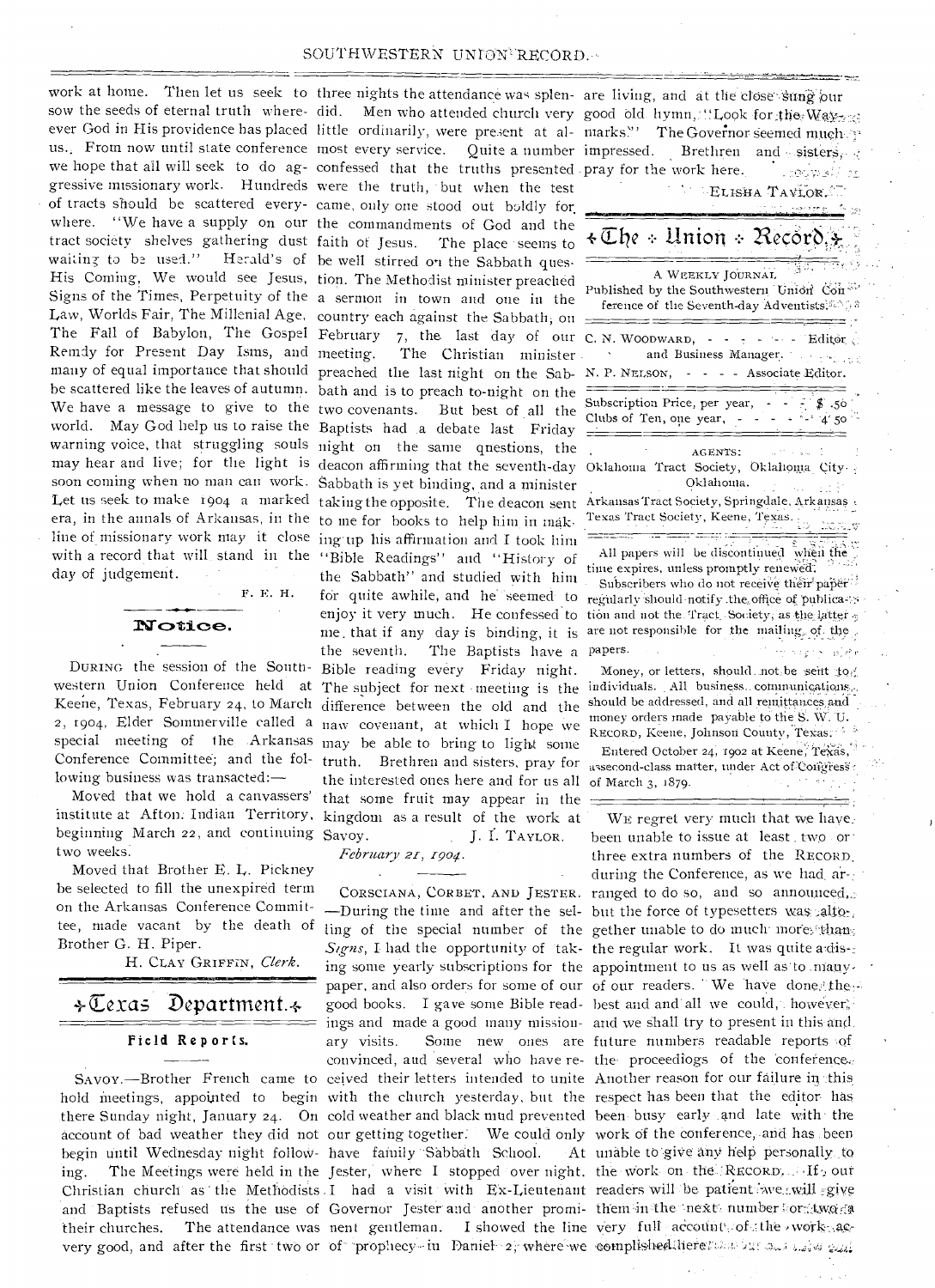#### *[Continued from first page.]*

braska with my family for Keene. prominent. Texas. October 15, I went to Arat Newport.

general canvassing agent and a state ries. The Sanitarium stands now al- twelve received ministeral license, and agent for Arkansas. Cummings attended the Arkansas camp meeting, but took a severe at-to accomplish much good. One of ing four more churches were organreturn to his home.

the work in which we are engaged— in connection with their nursing. in calling people Out of darkness into angel's message.

The colored work in Arkansas and Texas, which is also under the supervision of the Union Conference, is Union Conference Association. making a little advancement. We have one ordained minister and two licentiates, one organized church and one company in Aakansas, and four companies in Texas, with a total membership of 114. The work among this class With its thousands has not had the attention it should have had on account of lack of means.

The Keene Academy has had quite a struggle. All through the summer it seemed impossible to get a faculty sons" work? so we could recommend our young people to attend the school. But we feel to thank the Lord for opening the way for us to secure Professor ganized-in 1894 by Elders Breed and to give the message. Some had quite Hughes and the other members of the Farnsworth with Elder J. M. Rees as an addition to their number during the faculty. Not being able to secure a president. faculty until so late a date the calen- homa and Indian Territories. Two dar was very much delayed, and for years ago the Panhandle of Texas age and deceive as many as possible. this reason students that would have was added and the part of the Indian attended the school made arrange-Territory lying north of the Arkansas one family school which are all doing ments to go elsewhere. But a good river and east of the M. K. & T. word went out, and students came in B. R. was given up to the Arkansas plaint from any one for which we feel at the opening of the school, and conference. Twelve churches joined there are now as many in the school the organization at the time and since heard about some trouble and comas the previous year. Students and the time of the organization we can plaint and difficulty. The work was school, and we hope to see many fifty-eight churches with about four-but now we can see the Victory. young people entering the work of the Lord as a result of the training received in this school.

ling with the industrial lines of work conference in 1902 eight ordained of worship.

This Union Conference has had a interest in the evangelical part—to of Dr. Haskell, who takes a deep 140. Brother O. E. most free from debt.

agent. He also attended the Texas and it is believed that it will be able memership of 190. Since camp meet-I hope that plans may be laid at to prepare them that they may be able this meeting for the advancement of to go out and give gospel instruction members, but a greater part of them

ference:—

The revision of the constitution. The revision of the Southwestern

Property deeded to the Southtion.

What recommendations are to be made with reference to exchange of laborers?

agent ?

What advanced move can be made with reference to the "Object Les-

#### OKLAHOMA CONFERENCE.

work teen hundred members. The Lord of has blessed the work during the past two years. We can not give a full

kansas to attend a local camp meeting ing advancement under the supervision ference with a membership of about which it was established to make ministers were sent out, and nineteen The Keene Sanitarium is also mak-churches were received into the conreceived license to preach, eight

sad experience in trying to get a prepare workers as medical missiona-dained ministers were sent out, and camp meeting and was elected state is also connected with the Sanitarium, conference showing on additional tack of malaria, and was obliged to the Texas Bible workers for several ized, making in all twenty-three the marvelous light of the third name to be considered by this con- Lord has blessed the workers, and Elder Haskell, the Doctor's father, Eleven churches were added to the months gave instruction to the nurses, churches with nearly four hundred The following items I will now other states, yet we can say that the At our last conference twelve orfive received missionary license. These are not all new have moved to the conference from quite a number have accepted the truth, for which we praise His holy name.

#### CANVASSING WORK.

western Union Conference Associa-field last summer, at least part of the Shall we have a transportation blessed this branch of the work. The We had 38 canvassers out in the summer. At the present time there are only nine in the field. They have sold \$6,888.00 worth of books and helps. The Lord has prospect for the next season is better than ever. We expect to have a good number at our next institute which will be held in Oklahoma City beginning March roth.

#### OUR CHURCHES.

patrons are very well pleased with the see a steady growth until now we have new and Satan was opposing it hard; THE Oklahoma conference was or- are mostly of good courage and help president. It took in both the Okla-past year others had to drop some, for Two Satan is also at work trying to discour-We have twelve church schools and very well. We have heard no comto praise the Lord for in years past we

The Lord is blessing in the work.

#### CHURCH BUILDING,

An excellent man for the farm was report of the two years as our confer- buildings and as far as we know they also secured, and things are now in ence closed at camp meeting, which are all paid for. While we have only better shape than they have been for has been held in August during the thirteen German churches yet eleven some time. So as a whole we look at past two years. Therefore part of of these buildings were built by our this school year as a success and hope this report might not cover two years, German brethren so we have only two more fully to bring the Academy into and part of it may be more. At the churches that do not have their house Oklahoma has twenty-one church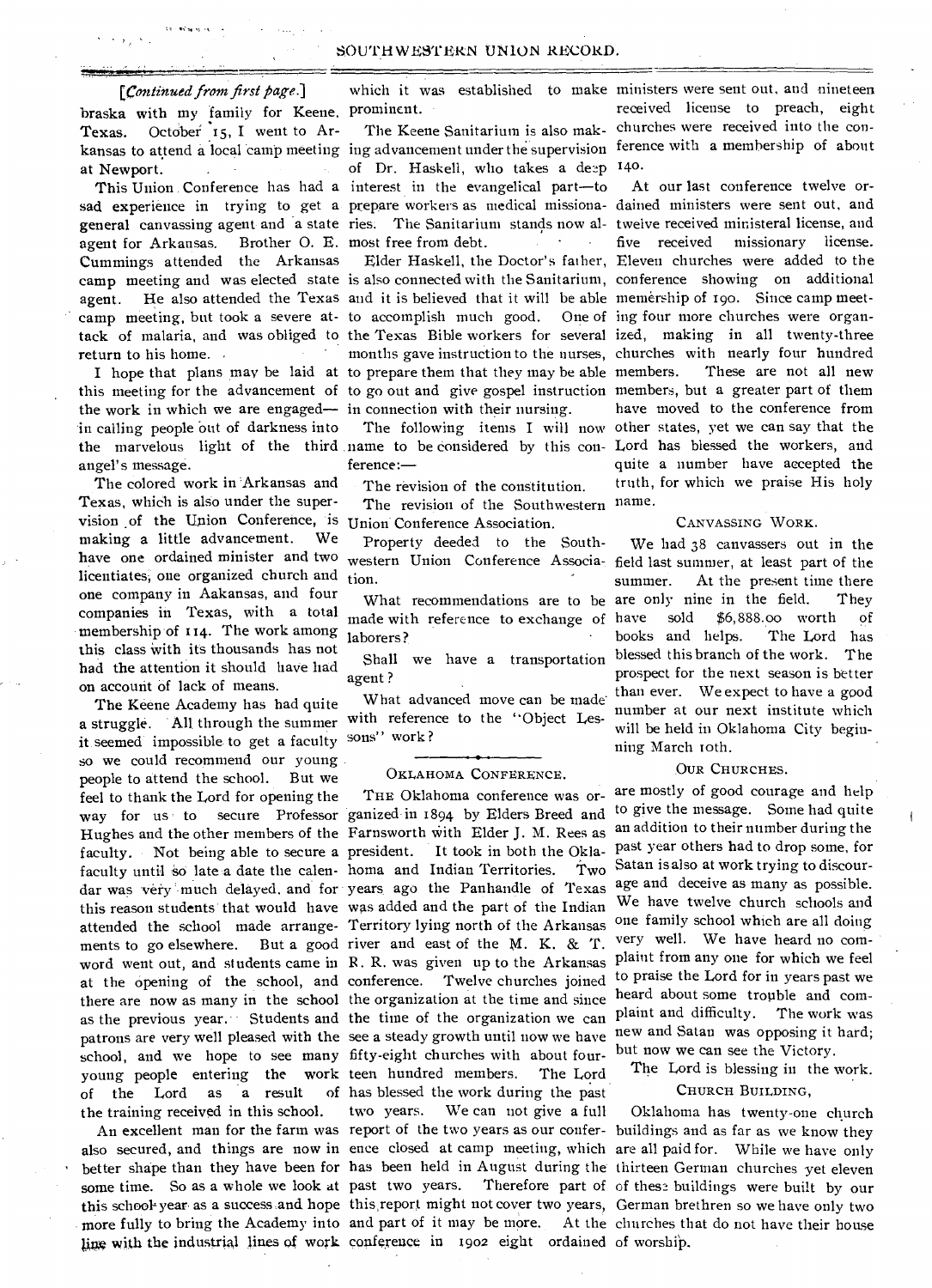#### SOUTHWESTERN UNION RECORD.

SUMMARY.

#### OBJECT LESSONS

The work has been pushed forward and we have reduced our debt on the Academy from \$60oo dollars to fourteen hundred during the last two years. We were in hopes that by this time we could bring the news that we are free from this debt but we can not fully say it to-day but we aim to push this work until it is completed.

Our strong churches have pretty well paid up, and what is out now is more among the weaker churches and will therefore be harder to collect. We could soon pay it all if our churches would stand together and help to finish up this work, but a good many have no, desire to do any thing more though they are glad they have finished their part. We are not. discouraged. We believe that before long every book will be paid for; and we shall all join in a jubilee 'song. We have also noticed that those churches that have taken hold of the work cheerfully and were successful in selling their quota are to-day the most spiritual and live churches. The books have been a great blessing to many...  $\mathcal{A}_{\mathcal{A}}$ 

Our laborers are of good courage, and their desire is to press the battle to the gate. The Lord has blessed them. Our two sisters that are working in the Bible work have had good success in bringing people into the truth. They have mostly worked in Oklahoma City, and several have -been added to this church as the fruit of their labor. While we would be glad to give you a greater report of the work' done in Oklahoma, we feel very thankful to our heavenly 'Father for the success .that has attended our efforts. We realize that it is nothing of what we have done; for one has planted and, another has watered, but ing many calls from all parts of the God has given the increase. So then state for meetings, many more than neither is he that planted, any thing, • neither he that watereth, but God that giveth the increase. results in the future; for we want to see this work finished up in the near future. Oh, we long to see the time when this message will be given with power that the whole earth may be enlightened with the glory of the third angel's message. May God haiten-that day is my prayer.

| Membership of conference,                                  | 1370               |
|------------------------------------------------------------|--------------------|
| Ordained ministers, and all                                | 12                 |
| Licentiate.,                                               | I <sub>2</sub>     |
| Bible workers,                                             | 2                  |
| Missionary licentiates,                                    | 5                  |
| Tithe for 1902, \$ 9.731.30                                |                    |
|                                                            | 13,353.16          |
| Annual offerings 1902, .                                   | 892.41             |
| $\epsilon$<br>$\mathbb{Z}^{n-1}$<br>$\sim$ 6.6<br>1903,    |                    |
| S. S. Donations 1902,                                      | 1,237.33<br>621.65 |
| i.                                                         |                    |
| 1903,<br>F. D. O, Acre fund, Aus.,                         | 653.46             |
| S. Pub., S. W. U. C.,                                      |                    |
|                                                            | 1,717.38           |
| Value of book sales 1902,<br>$\alpha = \alpha - \alpha$    | 13,042.31          |
| $\sim 100$ k K<br>1903,                                    | 6,888.30           |
| Paid on "Obj. Les." 1902,                                  | 3,252.54           |
| $\frac{1}{100}$ and $\frac{1}{100}$ and $\frac{1}{1003}$ , | 1,391.02           |
| Canvassers in field now, .                                 | 9                  |
| ¢έ<br>last summer, .                                       | 38                 |
| Organized churches,                                        | 58                 |
| Church buildings,                                          | 21                 |
| Church schools, $\ldots$ .                                 | $\mathbb{I}2$      |
| Family schools,                                            | I                  |
| Pupils is church schools,                                  | 20C                |
|                                                            | G. F. HAFFNER.     |
|                                                            |                    |

REPORT OF ARKANSAS CONFERENCE.

I was sent to take charge of the work in the Arkansas Conference in April 1903, taking up the work on the 17th day of the month.

had been previously appointed at is good in the Lord. Afton.

Due to insufficient notice, and canvassers living some distance away from the place it eventually did not prove very fruitful for the work.

Front ther event to Salisaw, I. T., and there held a series of meeting with born February 2, 1904, and died Brother Griffin. A church of seven members was organized as a result, which is still holding out faithful.

We have and are constantly receivwe have time to fill.

is to press on with more zeal, more bers moving away, others had grown earnestness, and more courage than careless; some call for reorganization ever before, so we may see greater and others are still waiting to be re-Found many of the churches' broken Our desire up; in some instances due to the memorganized.

> ated all glad to see me and gratful line." for the spiritual help that the provi- special work.

ious to pay their tithe, who had been those who become indifferent will

holding it back for several years. *[Continued in next issue.]* 

# Oklahoma 4, Department.

Field Reports.

 $_{1,237.33}$  met with the Altona church and  $.65$  $0.46$  $13,042.31$  good throughout the meeting, and 6,888.30 the interest increased from beginning  $3,252.54$  to end. The last night people of all  $02$  $\overline{Q}$ 38 58 21 stand for the truth. An elder, deacon, 12 and a church clerk were chosen. We At that time a Canvassers' institute Pray for the work here. My courage HARPER.—Since my last report I found some of them somewhat cold, but yet warm 'enough to give me their hearty co-operation in holding a three' .38 , weeks' meeting. The attedance was denominations arose and acknowledged that they had been benefitted by the meetings. Two precious souls —a husband and wife—took their I left this little company rejoicing in 200 the truth, and with a manifest determination to be more faithful as we near the end, and light comes. We then started for home. I found my wife sick at Watonga, where she had nursed a sister through pneumonia fever. We came home, and she recovered in a few dayS. I am now holding meetings near' Glenwood.

T. J. HICKMAN.

#### Obituary.

Moss, infant son of Brother and Sister Scott Moss, of Taloga. was February 15, 1904. Words of comfort were spoken by the writer from Cor. 15 :26. T. J. HICKMAN.

#### "Come into Line."

Found the companies and the iso-message the call' comes, "Come into dence of God was able to render them. indifferent, many are letting down In visiting many of the companies this precious banner only to be and the isolated we found many anx-trampled under the feet of the enemy. HERE is a great need of an awakening among the soldiers of the cross.- The banner stained with the blood of the Holy Son of the Ancient of days, the great Jehovah, must be liffed high that all who will, may fall into ranks. To every believer in this To every man is given a Many are becoming